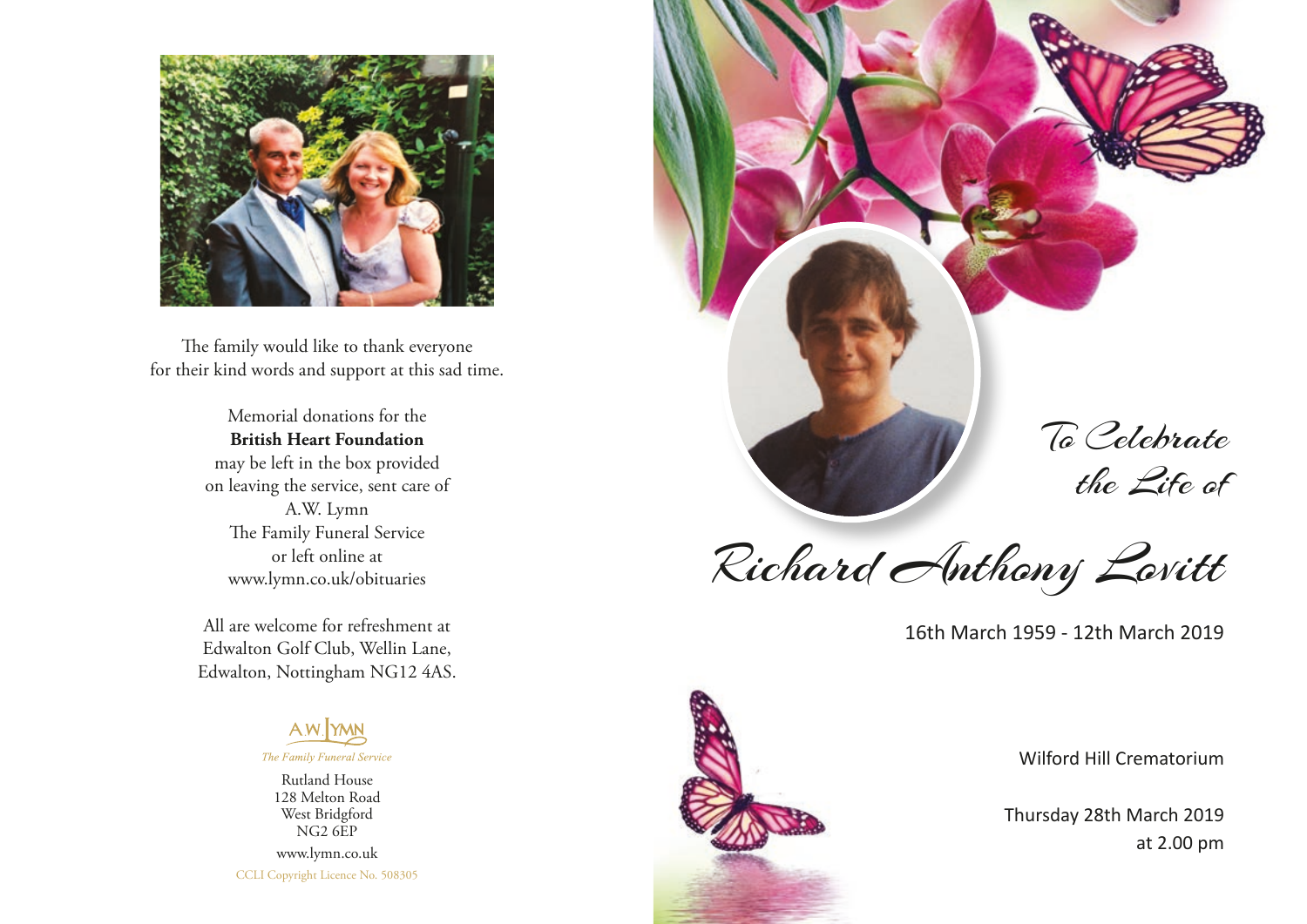





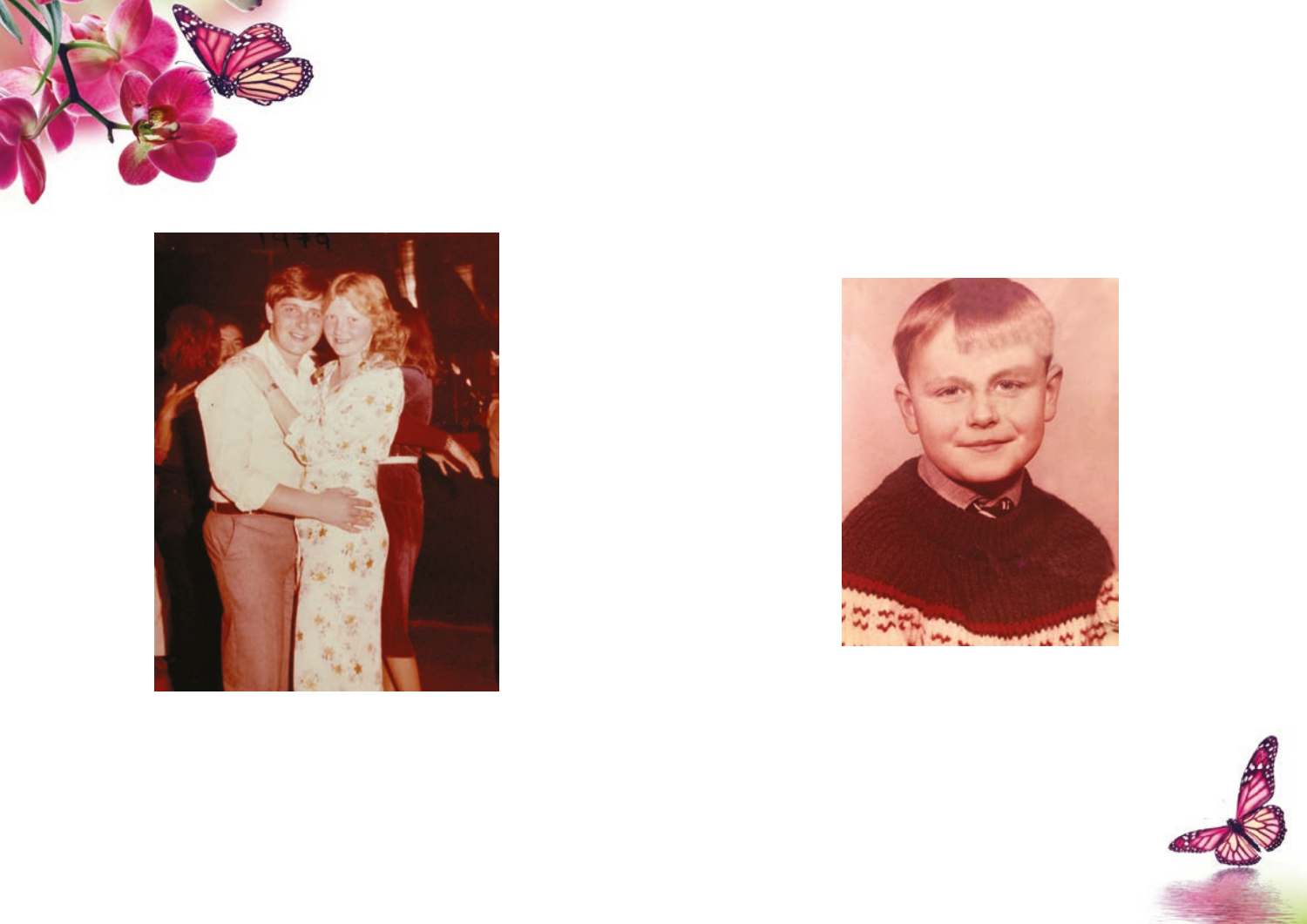

Act of Commendation and Committal

Blessing

Order of Service

Music on Exit Red Red Wine - UB40

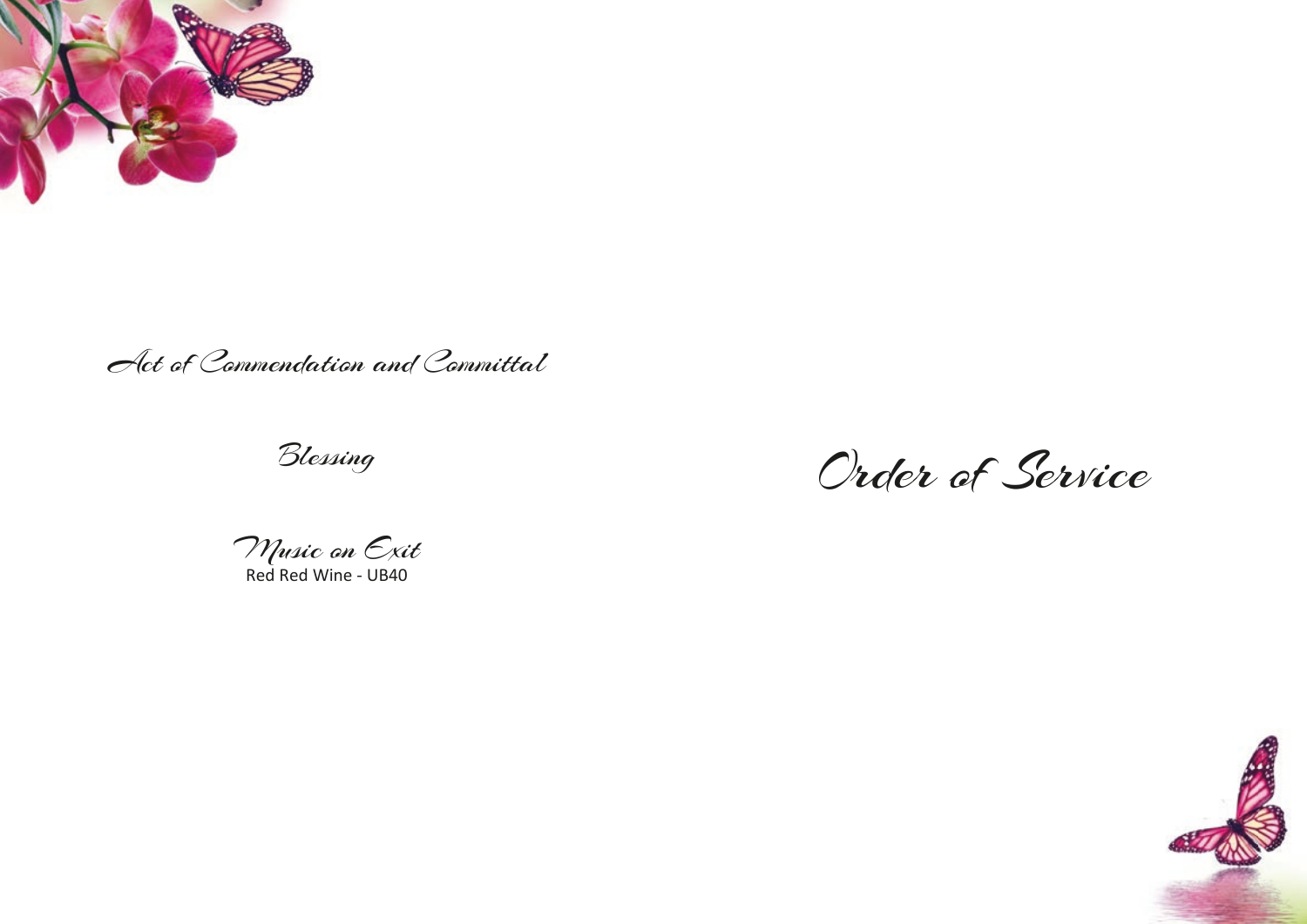

Can't Take My Eyes Off You - Frankie Valli

Welcome

Opening Prayer



Address

Prayers

*including*

The Lord's Prayer Our Father, who art in heaven, hallowed be thy name; thy kingdom come; thy will be done; on earth as it is in heaven. Give us this day our daily bread. And forgive us our trespasses, as we forgive those who trespass against us. And lead us not into temptation; but deliver us from evil. For thine is the kingdom, the power, and the glory for ever and ever. Amen.

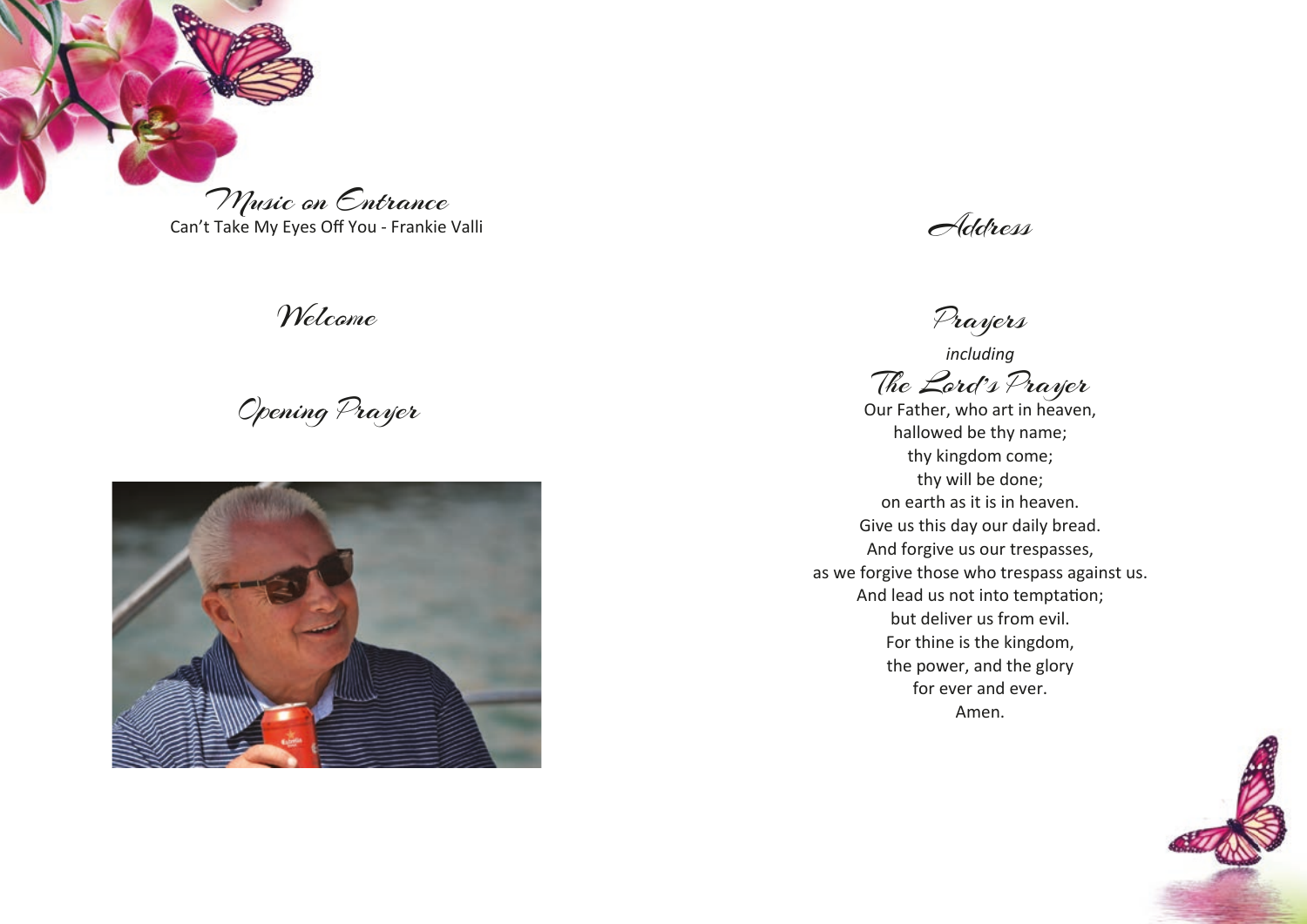

## Bible Reading 1 Corinthians, Chapter 13: verses 4-7 and 13

Love is patient. Love is kind. It does not want what belongs to others. It does not brag. It is not proud. It is not rude. It does not look out for its own interests. It does not easily become angry. It does not keep track of other people's wrongs. Love is not happy with evil. But it is full of joy when the truth is spoken. It always protects. It always trusts. It always hopes. It never gives up. Love never fails. The three most important things to have are faith, hope and love. But the greatest of them is love.

 $A$ rjmn *All things bright and beautiful, All creatures great and small, All things wise and wonderful The Lord God made them all.*

Each little flower that opens, Each little bird that sings, He made their glowing colours, He made their tiny wings: *All things bright and beautiful...*

The purple headed mountain, The river running by, The sunset and the morning That brightens up the sky: *All things bright and beautiful...*

The cold wind in the winter, The pleasant summer sun, The ripe fruits in the garden, He made them every one: *All things bright and beautiful...*

He gave us eyes to see them, And lips that we might tell How great is God Almighty, Who has made all things well:

*All things bright and beautiful, All creatures great and small, All things wise and wonderful The Lord God made them all. Cecil Frances Humphreys Alexander (1818-1895)*